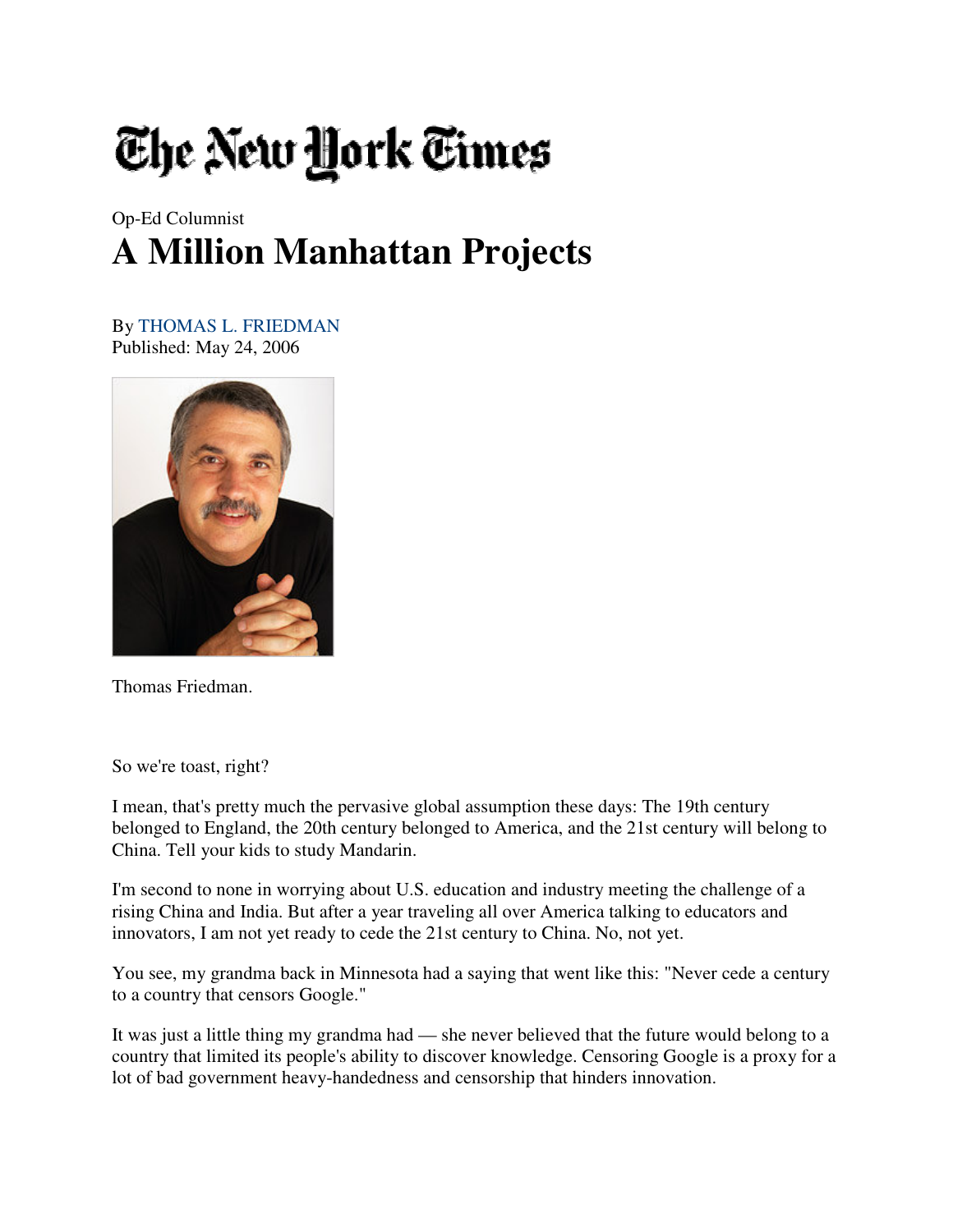Now it's true that America's two major political parties are lost, and Washington is brain-dead. But precisely because we have this incredibly flexible, open, unrestricted, competitive economy — where we don't censor anything — what you find when visiting U.S. innovation hubs is that no one is waiting for Washington to declare the next big Manhattan Project, for, say, energy independence. American innovators are growing their own.

Not a day goes by now that I don't get a letter from some start-up that wants me to write about how it is turning trash, corn, sugar, coal, manure, hydrogen, waves, wood chips, wind, sunlight or switch grass into power. I recently visited SRI International, near Stanford, where scientists are working on the critical problem of how to get more electric power out of batteries. Last week, I was in Pasadena to visit Idealab, whose founder, Bill Gross, couldn't wait to take me up to his roof to show off his Sunflower solar system, which tracks the sun with small mirrors and concentrates its rays onto a single silicon pod. It now helps to power his whole office.

A few days later I interviewed the Silicon Valley venture capitalist Gary Morgenthaler, whose firm has invested in quantum-dot-based thin films for solar panels and has looked at one start-up that is bioengineering algae to produce oil. I ended the week at the Greentech Innovation Network in San Francisco, which brought together dozens of clean-power innovators to swap ideas. The meeting was organized by Kleiner Perkins, the venture firm that helped start Google and now backs an array of energy start-ups.

Bill Gross, of Idealab, said: "The price of fossil fuel goes up enough, and look what happens. With no government regulation, investment and innovation in the energy space takes off with more talent and focus than any government program. It's a 'distributed' Manhattan Project that attracts the smartest, most ideal people for the task, and the capital is efficiently allocated to those teams."

But have no illusions, said K. R. Sridhar, whose company, IonAmerica, is developing solid oxide fuel cells: if we want to see these alternatives move from little start-ups to large-scale commercial ventures, "we need to really get the price mechanism right."

When you're talking oil, you can't just say, "Let the free market work," because there is no free market in oil: the producers have a cartel, and governments — like ours — subsidize oil, so we don't pay the full cost.

If the government would just do a couple of things, the energy start-ups we're seeing today would turn into real products, Mr. Sridhar said. One, the government should institute a carbon tax or gasoline tax that would ensure that the price of gasoline never fell below \$3.50 to \$4 a gallon, which would make a host of new technologies competitive. Second, the government should set high goals for mileage and CO2 emissions for its own vehicle fleet, as well as high goals for eco-friendly, low-energy electricity generation for every government building — and then promise to be the first customer for whatever company reaches those high goals.

"The federal government is the single largest consumer of energy in the country," Mr. Sridhar said. "It's time for the government to lead by example and flex a little consumer muscle. It's time for government to use its buying power when buying power."